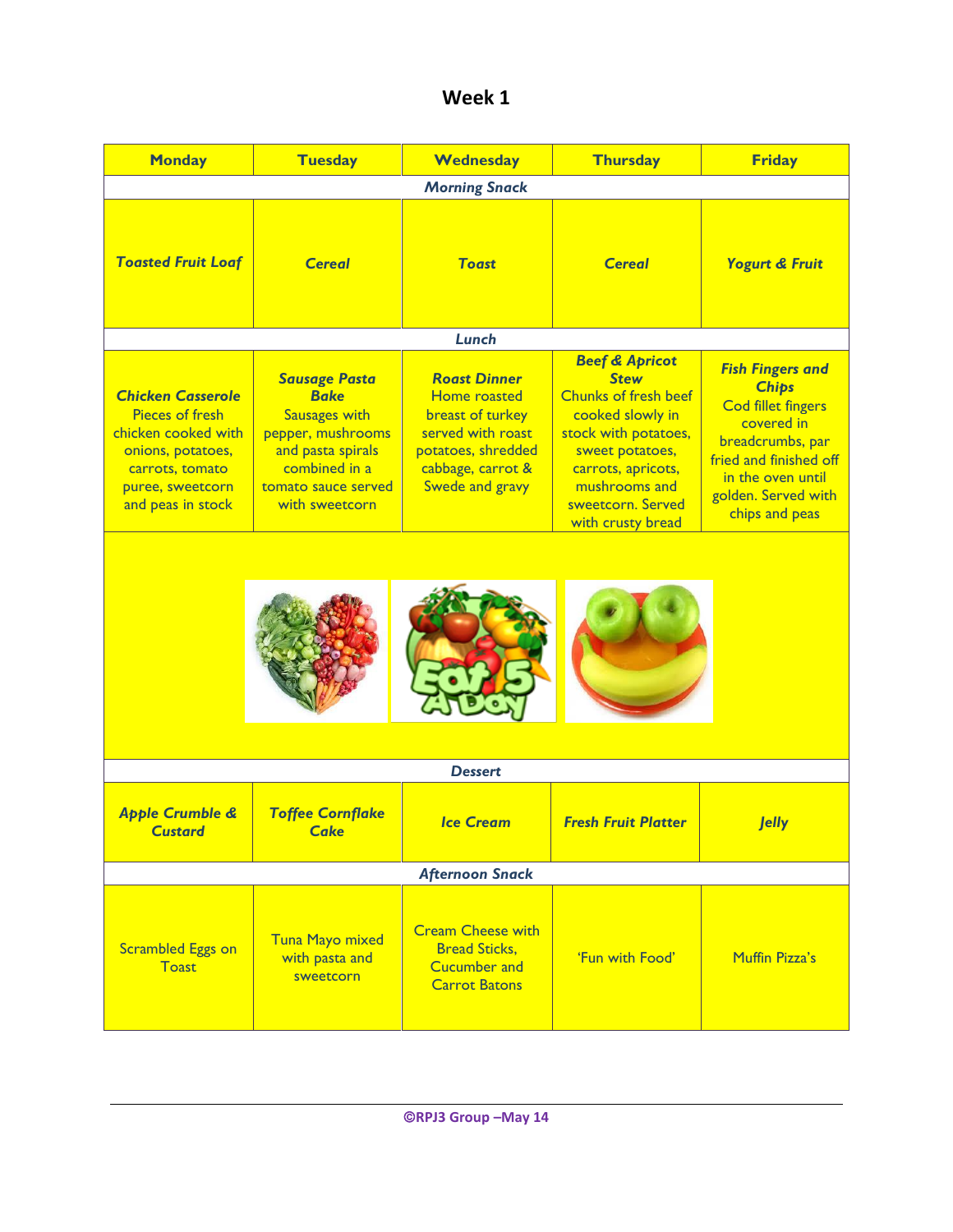| Week 2 |  |
|--------|--|
|--------|--|

| <b>Monday</b>                                                                                                                                                                   | <b>Tuesday</b>                                                                                                                                                           | Wednesday                                                                                                                                                          | <b>Thursday</b>                                                                                                                                                                       | <b>Friday</b>                                                                                                |
|---------------------------------------------------------------------------------------------------------------------------------------------------------------------------------|--------------------------------------------------------------------------------------------------------------------------------------------------------------------------|--------------------------------------------------------------------------------------------------------------------------------------------------------------------|---------------------------------------------------------------------------------------------------------------------------------------------------------------------------------------|--------------------------------------------------------------------------------------------------------------|
|                                                                                                                                                                                 |                                                                                                                                                                          | <b>Breakfast</b>                                                                                                                                                   |                                                                                                                                                                                       |                                                                                                              |
| <b>Toasted Fruit Loaf</b>                                                                                                                                                       | <b>Cereal</b>                                                                                                                                                            | <b>Toast</b>                                                                                                                                                       | <b>Cereal</b>                                                                                                                                                                         | Yogurt                                                                                                       |
|                                                                                                                                                                                 |                                                                                                                                                                          | Lunch                                                                                                                                                              |                                                                                                                                                                                       |                                                                                                              |
| <b>Shepherd's Pie</b><br><b>Fresh mince lamb</b><br>cooked with onions.<br>carrots and stock.<br>then topped with<br>homemade mashed<br>potatoes and served<br>with green beans | <b>Homemade</b><br><b>Meatballs</b><br><b>Fresh minced beef</b><br>made into meatballs<br>and served in a<br>homemade tomato<br>sauce with pasta<br>spirals and broccoli | <b>Roast Dinner</b><br>Home roasted<br>topside of beef<br>served with<br>Yorkshire pudding,<br>roast potatoes,<br>shredded cabbage,<br>carrot & Swede and<br>gravy | <b>Chicken &amp; Bacon</b><br><b>Carbonara</b><br>Onions, chicken,<br>bacon and<br>mushrooms mixed<br>with tagliatelle pasta<br>and smothered in a<br>creamy served with<br>sweetcorn | <b>Sausage &amp; Chip</b><br><b>Heseltine's Butchers</b><br>quality sausage<br>served with chips<br>and peas |
|                                                                                                                                                                                 |                                                                                                                                                                          |                                                                                                                                                                    |                                                                                                                                                                                       |                                                                                                              |
|                                                                                                                                                                                 |                                                                                                                                                                          |                                                                                                                                                                    |                                                                                                                                                                                       |                                                                                                              |
|                                                                                                                                                                                 |                                                                                                                                                                          |                                                                                                                                                                    |                                                                                                                                                                                       |                                                                                                              |
|                                                                                                                                                                                 |                                                                                                                                                                          | <b>Dessert</b>                                                                                                                                                     |                                                                                                                                                                                       |                                                                                                              |
| Flapjack                                                                                                                                                                        | <b>Yogurt</b>                                                                                                                                                            | <b>Shortbread</b>                                                                                                                                                  | <b>Sponge &amp; Custard</b>                                                                                                                                                           | <b>Frozen Mousse</b><br>topped with<br><b>Strawberries</b>                                                   |
| <b>Tea</b>                                                                                                                                                                      |                                                                                                                                                                          |                                                                                                                                                                    |                                                                                                                                                                                       |                                                                                                              |
| Egg, Tuna<br><b>Mayonnaise and</b><br><b>Sweetcorn Pitta's</b>                                                                                                                  | 'Fun with Food'                                                                                                                                                          | <b>Cream Cheese with</b><br><b>Bread Sticks,</b><br><b>Cucumber and</b><br><b>Carrot Batons</b>                                                                    | <b>Beans on Toast</b>                                                                                                                                                                 | <b>Home Roasted</b><br><b>Turkey and</b><br><b>Pineapple Flatbread</b>                                       |